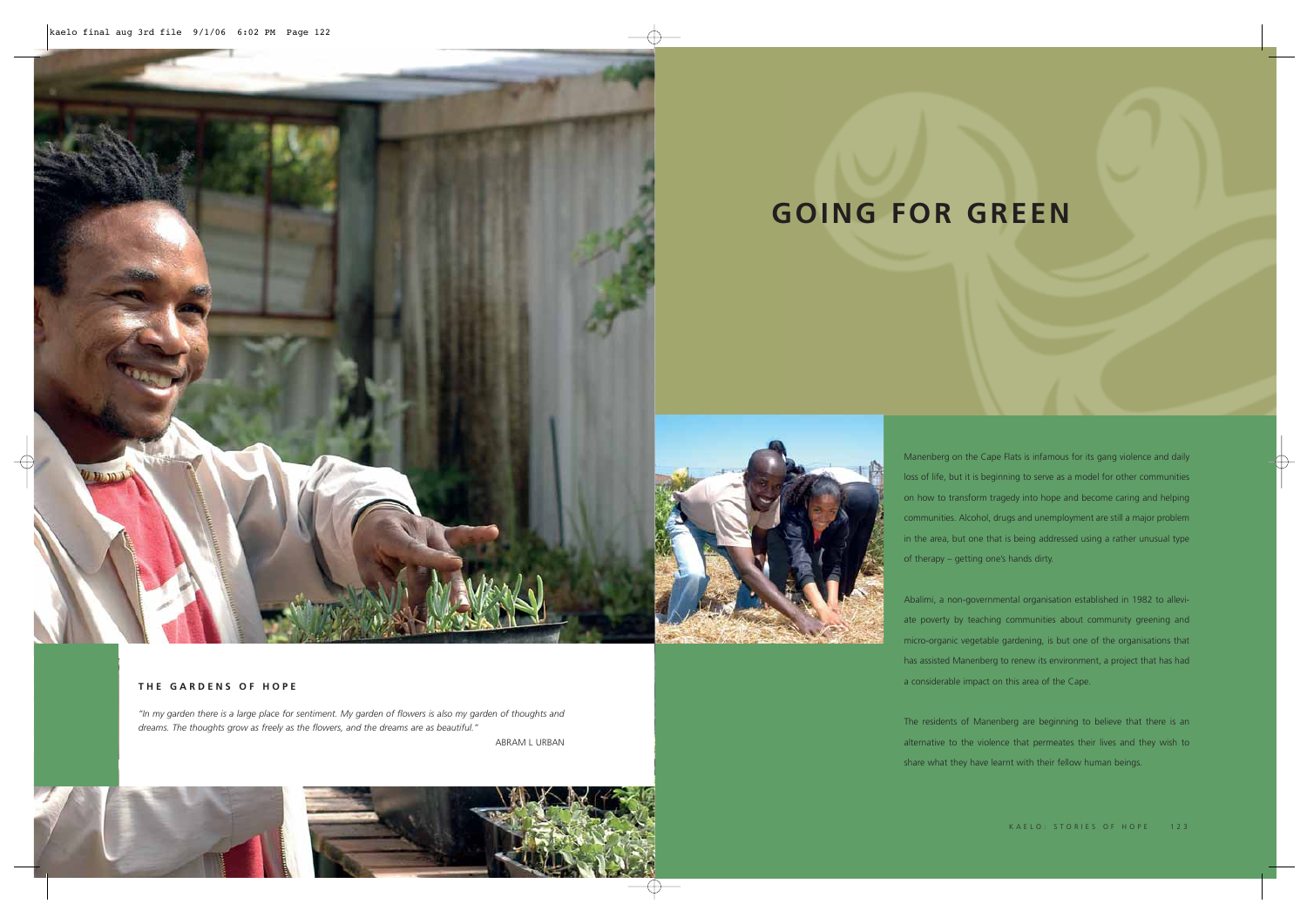located within the communities themselves, thus allowing easy and affordable access.

The Garden Centre nurseries are also used as training venues and include gardens designed to show the beginner how to begin his or her own micro-organic garden. Abalimi's aim is to establish a network of these centres throughout informal settlements on the Cape Flats, thus encouraging people to leave the streets and use their backyards to create a sustainable livelihood.

By supporting individuals who survive by gardening, Abalimi is also instilling a culture of organic gardening. Apart from the training that is provided, the individual receives a start-up pack, both of which are subsidised.

#### **Teaching children the value of the land**

One of the many successful projects launched by Abalimi is the School Environmental and Educational Development (SEED) Project that is intended for schools on the Cape Flats. This project empowers teachers to develop and use their outdoor classrooms for imparting knowledge and life



Igh levels of unemployment make crime and gang<br>activities a daily part of the lives of those living on<br>the Cape Flats and in surrounding areas. However, it is in the midst of this seemingly hopeless situation that one finds an oasis of vegetable gardens and some of the most threatened floral species within the unique Cape Floral World Heritage Biome.

skills, thereby enabling children to learn the value of using land appropriately and responsibly.

"This has also had a considerable impact on the children themselves, because they now understand that they can change their environment and, at the same time, change themselves. An added benefit is that it instils in the children the realisation that they are responsible for themselves and for what they do in life. Moreover, they have begun to



## KAELO: STORIES OF HOPE 125

"Our projects not only teach people about cultivating their own micro-organic gardens, but also about the wealth of plants on their doorstep," says Rob Small, Director of Abalimi. "As a result of the programmes we have introduced, people now have the confidence to engage in the cultivation of crops, thereby creating a means of employment for themselves. In addition, they are proud of what they are doing and realise that an activity such as this can



have an impact on other areas of their lives. For them, violence is now not an option."

Abalimi helps individuals and communities to grow their own organic vegetables so that they can supplement their diet, improve their food and nutrition and earn additional income on a regular basis. "It is our experience that organic gardening by groups promotes community building, personal growth and the development of self-esteem," says Rob Small.

While the focus of the project falls mainly on women, the disadvantaged, the poor and the unemployed are also involved. In addition to encouraging home gardens, Abalimi supports a number of other projects, such as community greening projects, flora research, training and development. Abalimi, which means "the planters" in Xhosa, annually supports about 3 000 community-based growers working in about 2 000 home gardens, 100 urban agricultural projects in schools and communities, and about 100 urban greening projects.

From 1994 to 2003, Abalimi's successes in the urban agricultural environment have been considerable and, from 1997 to 2003, the demand for gardens increased by more than 1 000 percent. More and more residents are realising the potential of the project and are asking to be taught how to begin their own gardens.

#### **Supporting thousands of gardeners**

Abalimi has two non-profit Garden Centre nurseries in Khayelitsha and Nyanga which provide individuals, groups and organisations with subsidised gardening resources such as manure, seed, seedlings, tools and organic pest-control remedies. Currently, these nurseries supply more than 2 000 individual gardeners every year. Moreover, they are

*Residents of Manenberg are beginning to believe that there is an alternative to the violence that permeates their lives.*